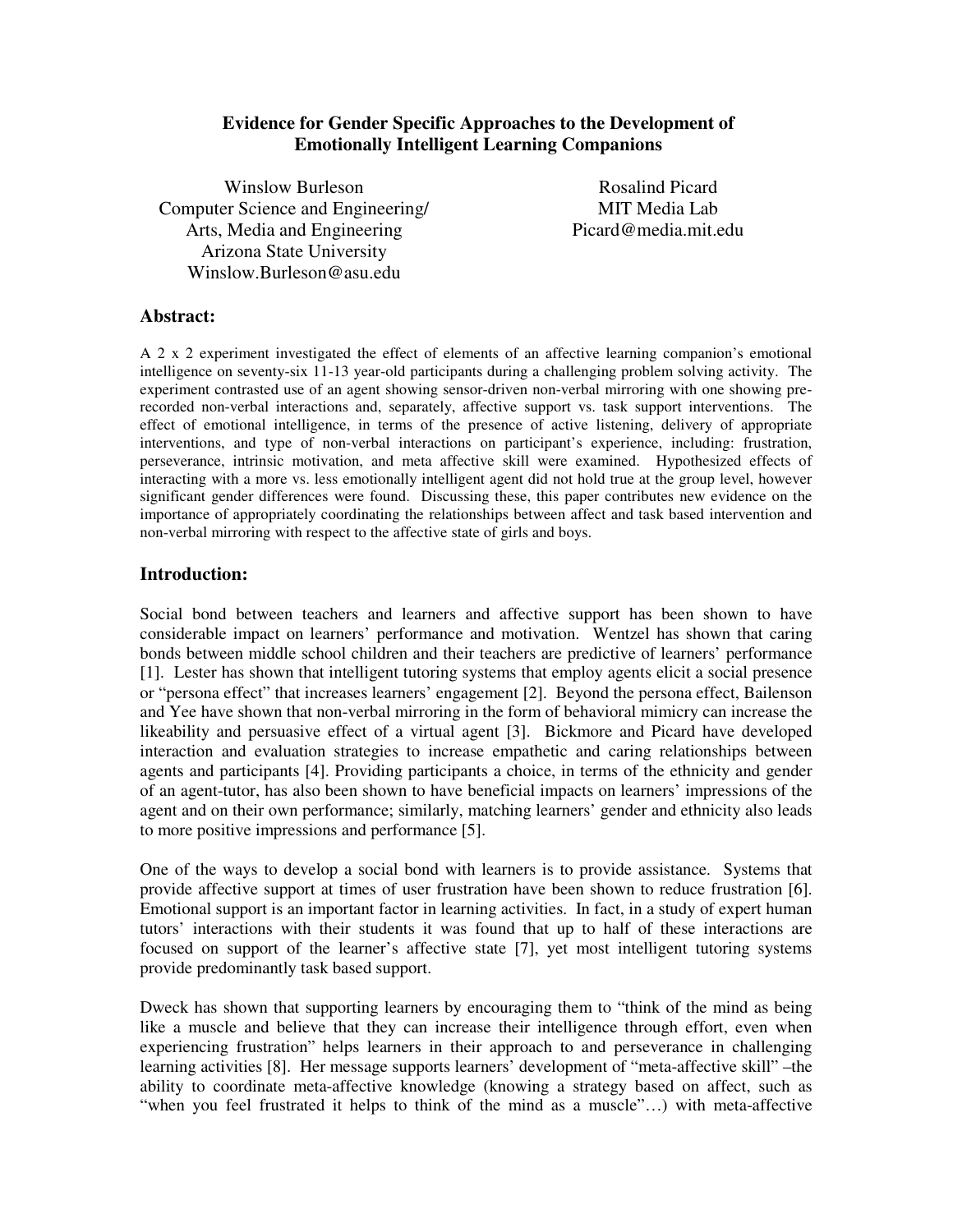experience (a conscious reflection on what an emotion, such as frustration, is doing to you, or may do to you).

Inspired by these findings, and many others that point to the importance of supporting the emotions of people, we undertook the design of an automated companion that could sense and respond to certain aspects of human emotion in a learning context. Because no automated system today can reliably sense all the emotions that occur during learning, and no system is smart enough to know how to respond appropriately all the time to the affective information that is sensed, this undertaking is an extremely ambitious one, and illuminates the challenges in creating successful versions of such future technologies. The research described in this paper implements just a few of the multitudinous possibilities for intelligently sensing and responding to learner affect, but provides the first experiment that we know of to implement real-time character responses to affective cues based on theory of how to support learners. The rest of this paper describes the experiment, main hypotheses and findings, together with discussion and recommendations about future experiments in this area.

#### **Experiment:**

A multi-modal real-time affective agent research platform [9] that incorporates a facial expression camera, pressure mouse, skin conductance sensor, and posture chair to engage in sensor driven non-verbal mirroring was built and used to begin to develop elements of an affective learning companion's emotional intelligence (Figure 1). This system collects data from the sensors that relates to the users' affective states. The data is both processed off-line with a classifier to determine affective state [9] and processed in real-time via a system server to influence the character's interactions with the user. The system server coordinates the user interface, activity, behavior engine and character interactions. The behavior engine processes the real-time data from the sensors to determine non-verbal interactions that are in turn displayed by the character engine. The character's behaviors include speaking, nodding, smiling or fidgeting the mouth, shifting its posture forward or backward, changing its color and fidgeting very slightly. These are the main behaviors controlled in this experiment, even though the character is capable of much more (e.g., turning its head to watch the actions of the learner, or walking around.)

An experiment was conducted with seventy six 11-13 year old girls and boys, who interacted with the agent and sensing system in the context of a challenging problem solving activity, the Towers of Hanoi activity with 7 disks [9]. The character followed one of two strategies for its non-verbal movements: (1) *Sensor driven non-verbal mirroring*, in which the four sensors were used to create a 4-second delayed behavioral mimicry of elements of facial expression, agitated swaying proportional to mouse pressure, reddening skin tone relative to skin conductance values, and leaning forward/back posture mirroring that of the learner; or (2) *Pre-recorded interactions* generated from the recorded files of the "most average" pilot participant interactions (determined using the standard deviation of each behavioral channel to categorize five naturally-occurring pilot files as being most average across the behavioral channels; for each new participant one of these five naturally-occurring files was randomly selected and used to present a pre-recorded control condition that exhibited a similar range of non-verbal behavioral expressions to those receiving sensor-driven non-verbal interactions.) Thus, both cases involved non-verbal movements by the character, but in only the first case were these synchronized to the learner's current sensor outputs. In a series of pilot studies participants were found to be unaware of the agent's 4-second delayed mirroring. In addition to non-verbal interactions, the character also practiced one of two interventions: (1) *Affective support intervention* included adaptive *"active listening"* strategies [6] and support of meta-affective skill based on Dweck's message ("the mind is like a muscle and you can increase your intelligence, through mental exercise") or (2) *Task*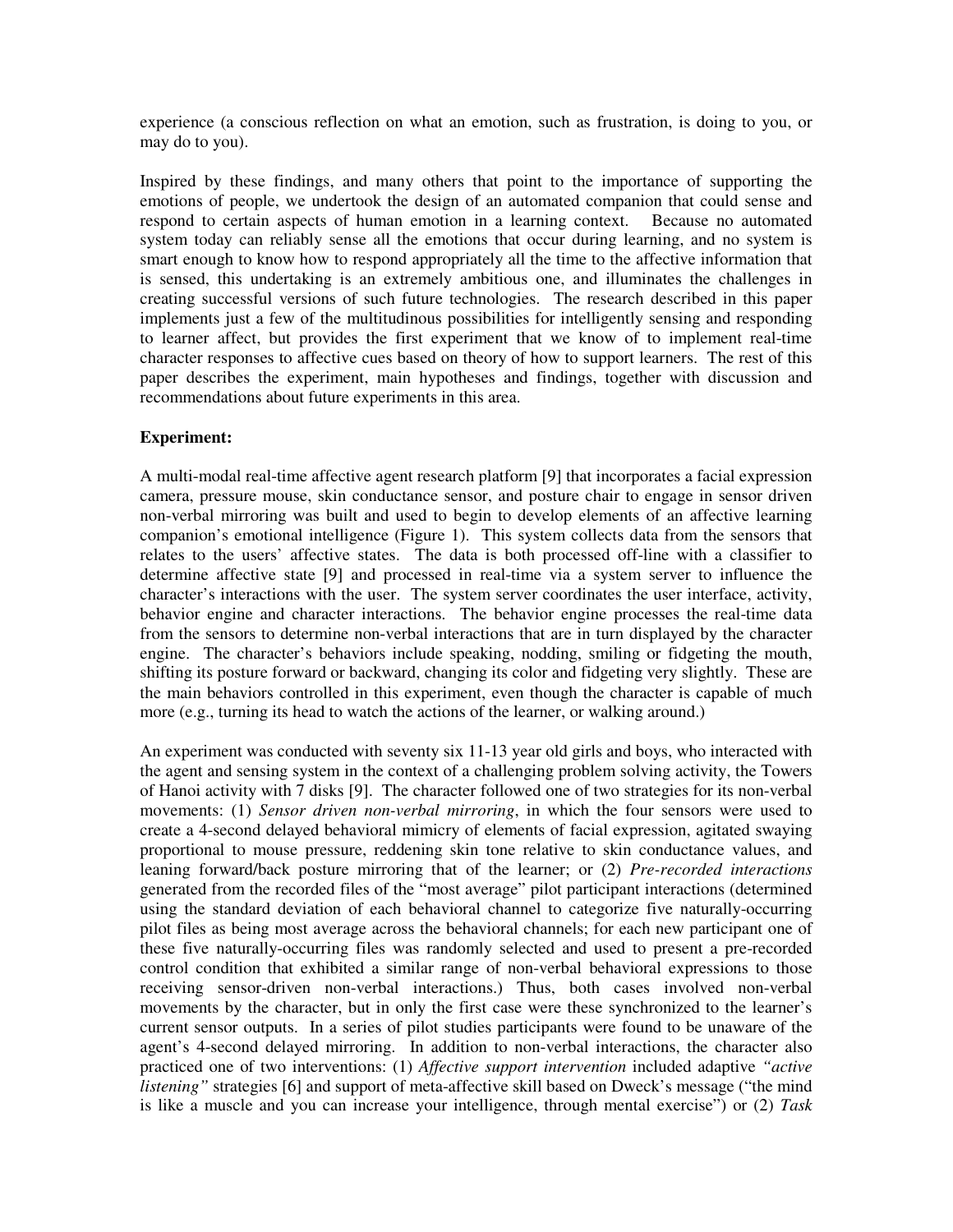*support intervention* ("another way to think about this is to think about the small disks that are in the way. If you move these out of the way then you can move the disk that you want to move"). Both affective and task based interventions concluded with similar phrases, encouraging the learner to continue with the activity. The overall 2x2 design is summarized in Table 1.



**Figure 1. Affective Agent Research Platform with sensors listed from right to left: off-line video camera, facial expression camera, pressure mouse, skin conductance sensor, and posture chair.** 

|                                | Sensor-driven non-verbal mirroring                                                                                       | Prerecorded non-verbal interaction                                                                                                       |
|--------------------------------|--------------------------------------------------------------------------------------------------------------------------|------------------------------------------------------------------------------------------------------------------------------------------|
| Affect support<br>intervention | Affect support, non-verbal mirroring<br>16 valid out of 20 assigned<br>8 girls valid out of 10<br>8 boys valid out of 10 | Affect support, prerecorded non-verbal<br>interaction<br>14 valid out of 19 assigned<br>5 girls valid out of 8<br>9 boys valid out of 11 |
| Task support<br>intervention   | Task support, non-verbal mirroring<br>15 valid out of 18 assigned<br>7 girls valid out of 8<br>8 boys valid out of 10    | Task support, prerecorded non-verbal<br><i>interaction</i><br>16 valid out of 19 assigned<br>9 valid out of 11<br>7 boys valid out of 8  |

**Table 1. The 2 x 2 design contrasting** *intervention* **x** *mirroring* **conditions. Cells depict the number of valid participants included in the analysis of the hypotheses (See Participants section).** 

In this experiment, the affective learning companion was coded as being more emotionally intelligent when it engaged in *sensor driven non-verbal mirroring* and likewise when it provided *affective support interventions* than when it provided neither. These interventions and the mirroring condition were considered additive; an agent that provided both mirroring and affective support would be considered more emotionally intelligent than one that provided either separately, or neither.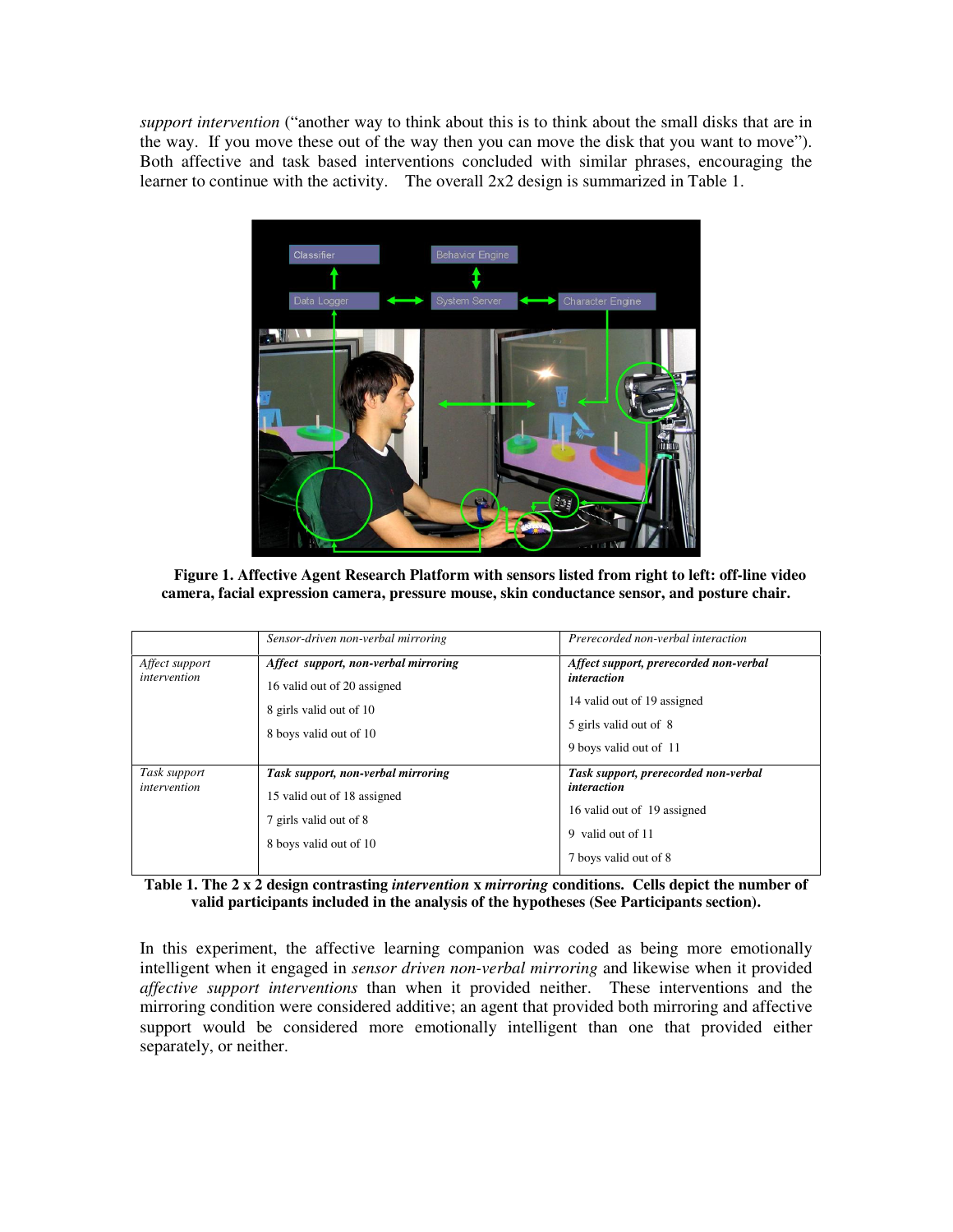# *Hypothesis*

There were four specific areas to which this work had planned contributions:

First, it sought to extend Bailenson's use of Transformed Social Interactions [3], where he showed that when a participant wore an immersive head-mounted display that sensed head motions, and a virtual agent mimicked the head motions, it made the agent more likable and persuasive. Bailenson's findings were with college-aged participants and the persuasive message concerned security card usage. The extension of Bailenson's approach in this experiment includes four significant components: providing a new domain (a learning platform), including a different kind of persuasive message (meta affective skill based), addressing a new audience (11- 13 year old learners), and using a new set of less invasive sensors to extend the mirroring beyond head movements.

• *H1: the affective learning companion is expected to be more persuasive (as measured by self report during introduction, perseverance measures, and intrinsic motivation measures), and users will form a stronger social bond (as measured by bye.button response and positive/negative impressions assessed with the Modified Working Alliance Inventory) with the affective learning companion, when sensor-driven nonverbal mirroring informs the affective learning companion's interactions than when pre-recorded non-verbal interactions are displayed.* 

\* See the Methodology section and Table 3 for further explanation of the H1-H4 measures.

Second, this research sought to create new applications of Dweck's strategies of intervention [8] that facilitate learners' metacognitive strategy and meta affective skill. Additionally, the pedagogical benefits, of increased social bond [1] and persuasion [3], due to the approach taken in H1 was expected to leverage Dweck's message.

- *H2.A: A learner's social bond (as measured by bye.button response and positive/negative impressions assessed with the Modified Working Alliance Inventory) with an affective learning companion will positively correlate with his or her perseverance (time from character's departure until participant clicks on a quit button or until time limit) and self-theories – adoption of internal beliefs that he or she can increase his or her own intelligence and the adoption of mastery orientation (as measured by Dweck's Self Theories of Intelligence and Goal Master Orientation survey instruments).*
- *H2.B: The level of persuasion (as measured by self report during introduction, perseverance measures, and intrinsic motivation measures) a learner experiences from the affective learning companion's metacognitive message (presented during the introduction) will positively correlate with the social bond (as measured by bye.button response and positive/negative impressions assessed with the Modified Working Alliance Inventory), with perseverance (time from character's departure until participant clicks on a quit button or until time limit), and will negatively correlate with frustration (self-reported at the time of intervention and in the post-activity survey).*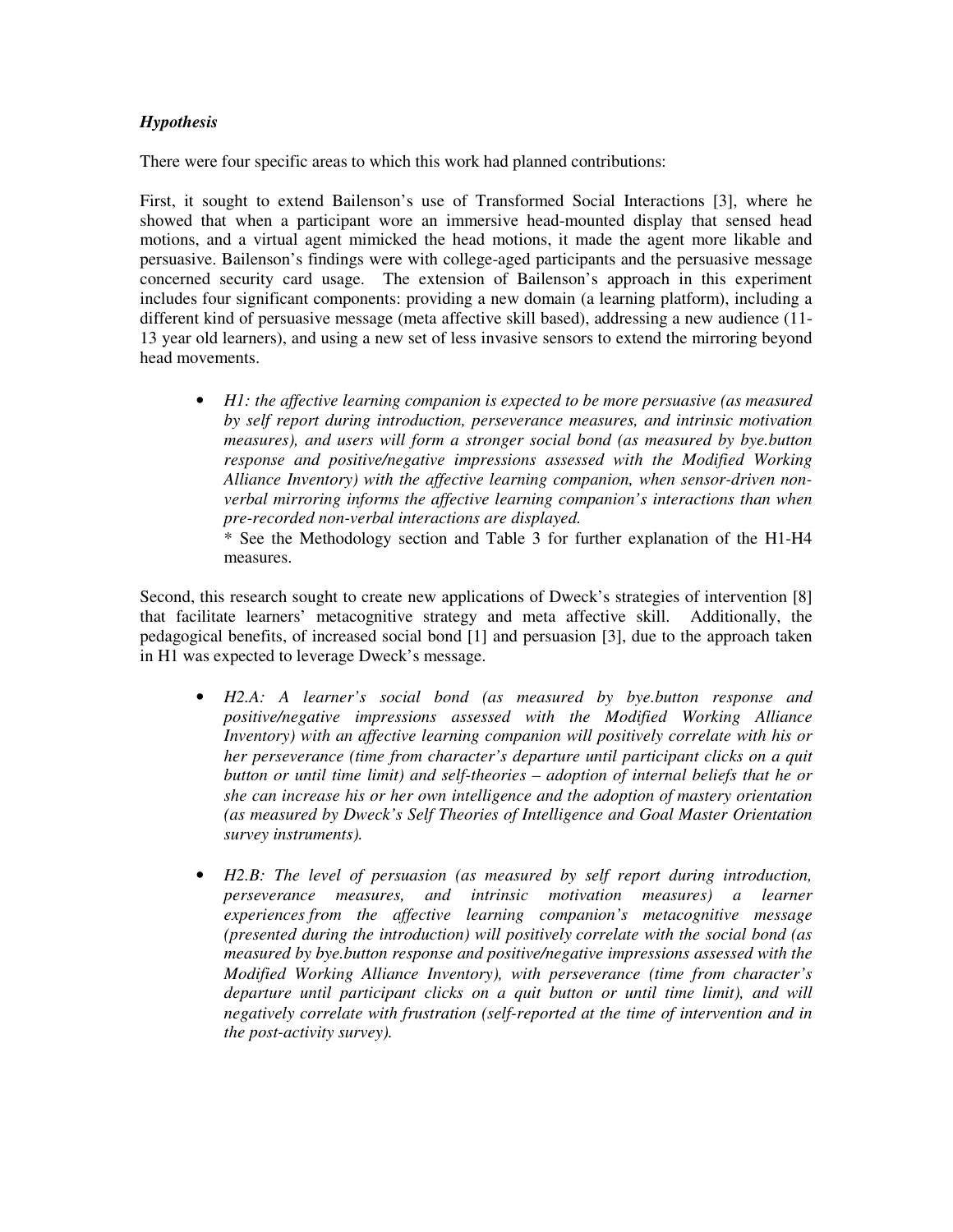Third, this research sought to design interventions that would increase intrinsic motivation and reduce frustration by taking into account strategies for empathetic and caring relationship development [4] and "frustration handling" [6].

• *H3: An affective learning companion that exhibits emotional intelligence (active listening provided during the affect support intervention, appropriate interventions - see Table 5 and related discussion of the congruence measure, and sensor-driven non-verbal mirroring rather than pre-recorded non-verbal interactions) will increase learner's intrinsic-motivation (as measured by voluntary re-engagement with the activity) and reduce frustration (self-reported at the time of intervention and in the post-activity survey).* 

Fourth, the research intended to evaluate the impact of this system on learners' meta affective skill development. Meta affective skill addresses a learner's awareness of feelings during an activity. An affectively aware Learning Companion might facilitate a learner's awareness of their feelings.

• *H4: Metacognitive skill will be exhibited at higher levels when learners interact with emotionally intelligent agents (see H3) and will positively correlate with perseverance (time from character's departure until participant clicks on a quit button or until time limit), willingness to continue (as measured by self-report at the time of intervention), and intrinsic motivation (as measured by reengaging in the activity during the final 2 minutes of the protocol).* 

# *Methodology*

The methodology (Table 2) included a pre-test, administered to determine children's self theories of intelligence and their goal mastery orientation [8]. The learning companion presented itself saying "Hi there. My name is Casey. I'm a digital character..."; its introduction was the same (other than non-verbal interactions, determined by the *mirroring* vs. *pre-recorded* condition) across the *affective support* vs. *task support* conditions. The character engaged in either *nonverbal mirroring* or *prerecorded non-verbal interactions* throughout the time of its presence. The learning companion presented a slide show, during which it asked the learner several questions. The slide show was based on a script used by Dweck that has been shown to shift children's beliefs about their own intelligence toward incremental self theories [8]. The learning companion then presented the Towers of Hanoi activity and explained that it may have to leave before the learner completes the activity. The companion instructs the learner to, "Click on a disk to start whenever you want, I'll just watch and help if I can." The learner is given four minutes to engage with the activity before the character intervenes with either an *affect support* or *task support* based intervention. (see [9], for the exact intervention dialogues). During the intervention, selfreport measures are obtained through the interaction with the companion when it asks face to face questions of the learner, e.g. "On a scale from 1 to 7, how frustrated are you feeling right now?" Then the character says that it will need to leave and tells them, "I have to go now. Thank you for letting me watch you do this activity. Watching you has helped me learn too. Sorry that I have to leave now." Then the companion encourages them to continue. Finally it says, "If you feel like you would like to stop there will be a few buttons in the upper right hand corner that you can press. Bye bye." Participants have the opportunity to respond by pressing one of three *bye.buttons*: "Ok, bye", "Ok, bye I was glad to have you here", or "Ok glad you are finally going"; presented in different random order for each participant, to control for presentation order effects. After they select one of the three bye-responses, or after 20 seconds elapses (when the bye-response choices disappear/time out so as not to distract the participant), the character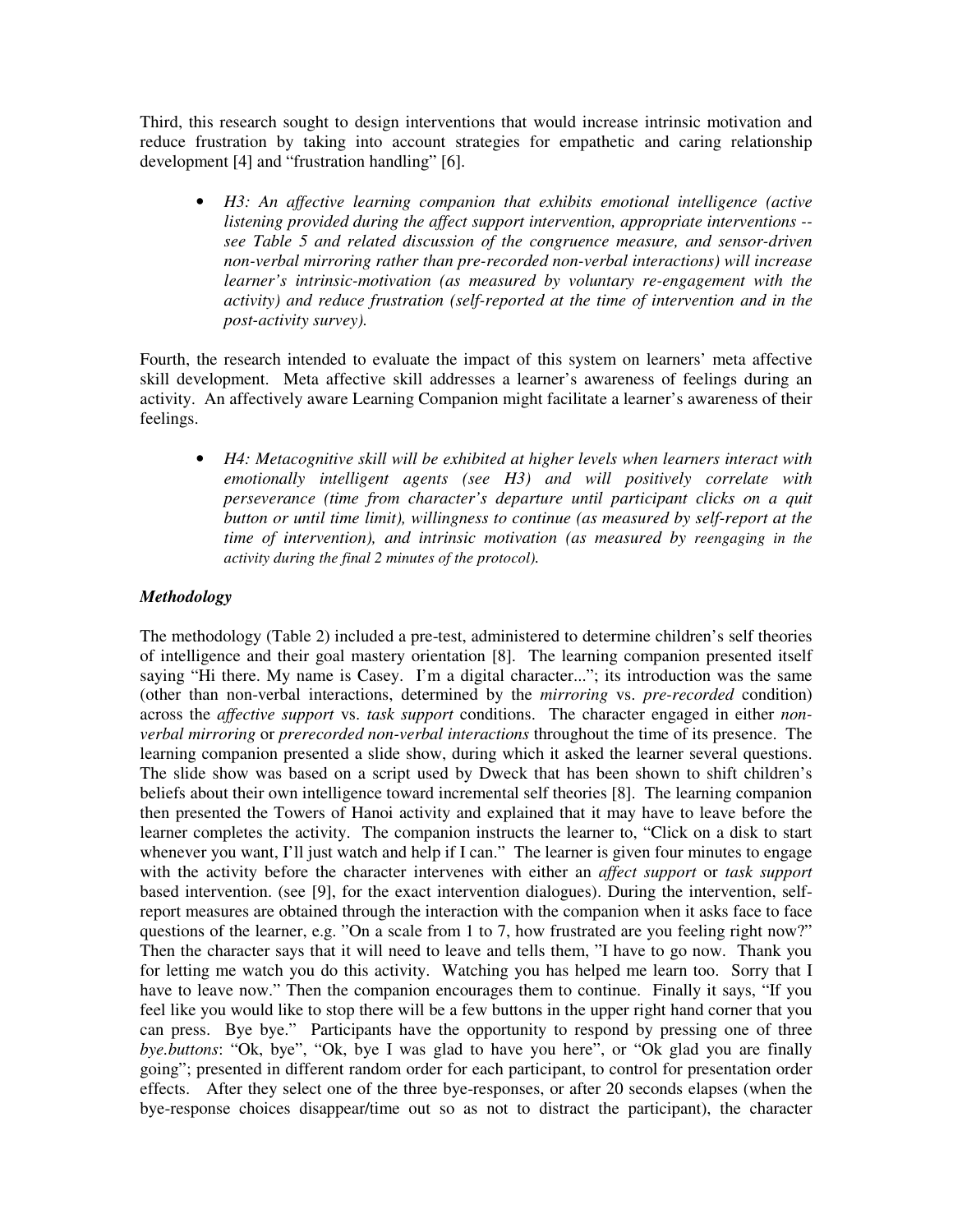disappears and three quit buttons that the character previously discussed appear in the upper right corner of the screen offering the opportunity for the learner to end the activity. The three buttons appear with the labels: "I want to stop because I'm too frustrated to continue", "I've put in all the effort that I can and want to stop", and "I want to stop for some other reason".

| <b>Protocol Events for Subjects in all Four Conditions</b>                 | <b>Duration in minutes</b>      |
|----------------------------------------------------------------------------|---------------------------------|
| Assent and consent forms                                                   | $-3$                            |
| Initial Survey Questions and Pre-Test (including Self Theories of          | ~10                             |
| Intelligence and Goal Mastery Orientation)                                 |                                 |
| Character arrives, introduces itself, the activity, and shows a Slide Show | ~10                             |
| (based on Dweck's message [8])                                             |                                 |
| Participant engages in Towers of Hanoi activity                            | 4                               |
| Character provides affect support or task support intervention             | $-2$                            |
| Obtains self-report measures                                               |                                 |
| Introduces quit buttons                                                    |                                 |
| Then says goodbye (offers <i>bye.button</i> response)                      |                                 |
| Participants persist in Towers of Hanoi task with three "quit" buttons     | up to 15 minutes from the start |
| present                                                                    | of the activity                 |
| Post-activity survey of experience                                         | $\sim$ 3                        |
| Neutral affect inducement video                                            | 1.5                             |
| Post-Test (including Self Theories of Intelligence and Goal Mastery        | ~10                             |
| Orientation)                                                               |                                 |
| Modified Working Alliance Inventory                                        | $-2$                            |
| Opportunity to reengage with Towers of Hanoi                               | $\mathcal{D}_{\mathcal{L}}$     |

**Table 2. Experiment protocol with durations in minutes; the approximate values indicate that these events have participant interactions and therefore some variation in duration** 

At the time the learner clicks one of the three quit buttons, or 15 minutes after the start of the activity, whichever happens first, the learner is presented with post-activity questions about the experience e.g. "How many minutes would you say this activity took from the time you first moved a disk until now?", "Mark how much of the time you were frustrated", and others, (see [9] for complete list). After these questions the learner is presented with a 1.5 minute video clip of a seascape, as a neutral affect inducement [10] to help alleviate frustration that may bias answers to subsequent questions. The learner is then presented with post-test questions on self theories of intelligence and goal mastery orientation, followed by a modified Working Alliance Inventory [4] to gauge his or her impression of the character. Finally the learner is again presented with the Towers of Hanoi activity, still in its previous state, along with instructions indicating that, "It will be a couple of minutes before the next activity is ready. You can do whatever you want now, just stay seated here please." After two minutes another message appears and says: "Thanks for waiting." The experimenter informs them they are done, and conducts a debriefing. This final two minute period allows a learner to reengage in the activity, as an indication of intrinsic motivation.

## *Measures*

The measures used in this study use self-report surveys, learner's responses during dialogue with the learning companion, and learner's behavioral activities e.g. duration of engagement and reengagement in the activity. An abbreviated set of the measures is presented in Table 3 (see Burleson 2006 for a complete list and discussion of their precise implementations). The learners' *positive/negative impressions* of the character were obtained using a *Modified Working Alliance Inventory* self-report survey that was based on Bickmore's research on users' social bond with agents [4]. The *self theories of intelligences* and *goal mastery orientation* instruments were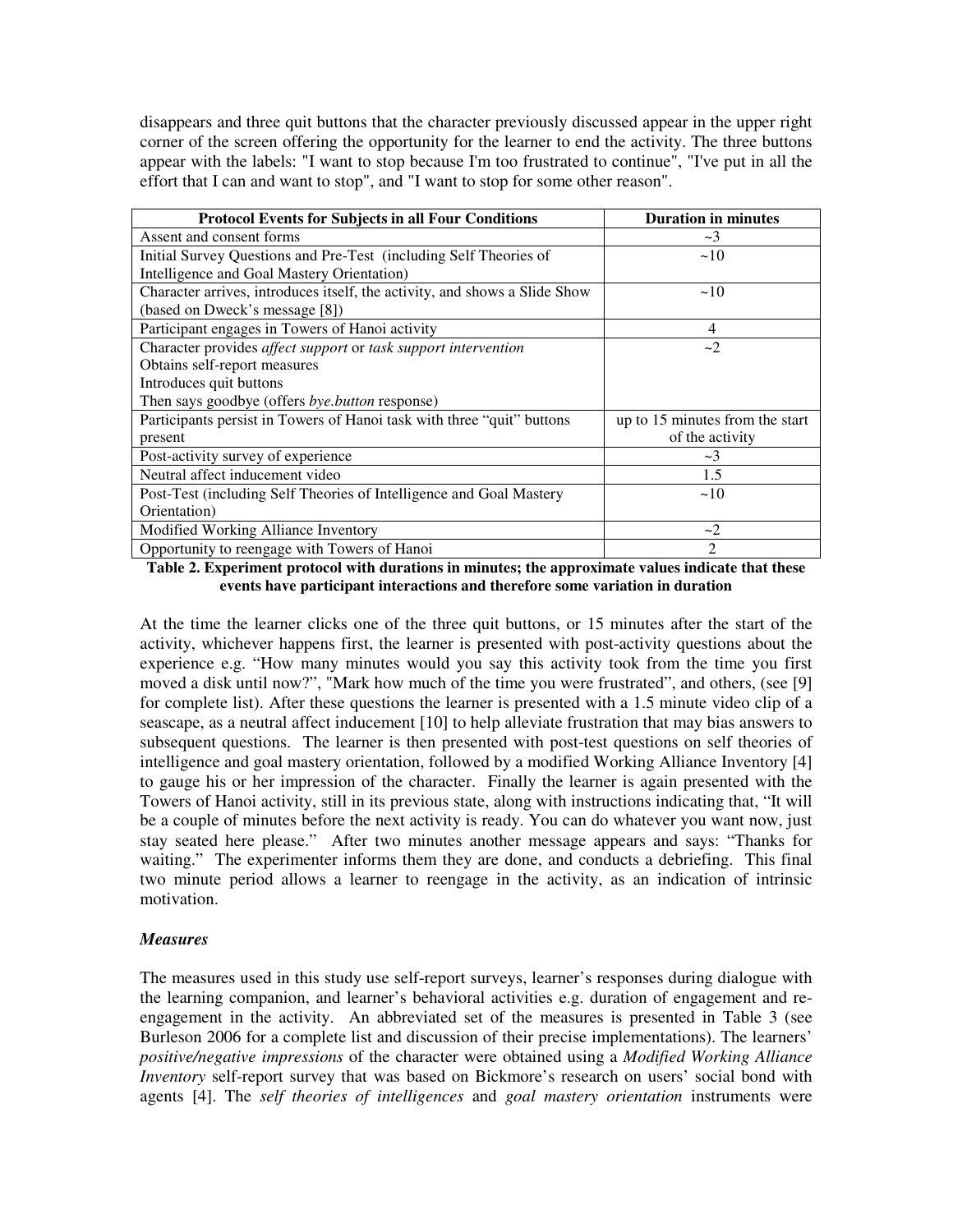developed by Dweck [8] and have been used extensively in her research on learners' approach to and perseverance in challenging learning activities. The *Flow/Stuck* measure was a composite developed from a self-report survey based on the theory of Stuck, a state of non-optimal experience and Flow, a state of optimal experience [9]. Frustration was measured through dialogue based self-report at the time of intervention and in a post-activity survey. We did not employ specific learning measures in this study; instead we focus on affect and affective learning (use of affective strategies and related behaviors). While the Tower of Hanoi is so well studied that at times it is considered a "toy problem" with respect to traditional learning measures, the focus of this research on affective learning and strategies during frustration deals with the Towers of Hanoi activity as a very real (and frustrating) experience for learners who have not encountered it before. Based on our findings in this study we now have plans to conduct studies of affective learning companions in conjunction with intelligent tutoring systems that have explicit learning measures in Science, Technology, Engineering, and Math (STEM) topics.

| <b>Measures</b>                               | <b>Method</b>                                             |  |
|-----------------------------------------------|-----------------------------------------------------------|--|
| Self report measures during introduction:     | Self reported as part of dialogue with the character      |  |
| Persuasion                                    | (Character asks a question, student selects a dialogue    |  |
| Self report measures at time of intervention: | response or Likert response that indicates their answer)  |  |
| frustration                                   |                                                           |  |
| effort                                        |                                                           |  |
| willing to stick with it                      |                                                           |  |
| able to use the strategies (presented in the  |                                                           |  |
| intervention, affective or task strategies)   |                                                           |  |
| Perseverance                                  | Measure of time from character's departure until          |  |
|                                               | participant clicks on a quit button or until time limit   |  |
| Social bond measures:                         | Measured by the pressing of one of three bye buttons      |  |
| bye.button response                           | Modified Working Alliance Inventory (bond dimension)      |  |
| positive/negative impressions                 |                                                           |  |
| Post-activity frustration                     | Composite scale from post-activity self report survey     |  |
| Meta-affective skill                          | Composite scale from post-activity self report survey     |  |
| More Flow/less Stuck                          | Composite scale from post-activity self report survey     |  |
|                                               | Flow is a state of optimal experience                     |  |
|                                               | Stuck is a state of non-optimal experience                |  |
| Dweck pre/post test measures [8]              | Composite scale from pre/post-activity self report survey |  |
| goal mastery orientation                      |                                                           |  |
| self theories of intelligence                 |                                                           |  |
| <i>Intrinsic-motivation</i>                   | Measure of whether or not learners reengaged in the       |  |
|                                               | activity during the final 2 minutes of the protocol       |  |

**Table 3. An abbreviated list of the measures used in this experiment (see [9] for comprehensive list)**

## *Participants*

The participants were seventy-six 11-13 year old children from three semi-rural schools in western Massachusetts, randomly assigned to the conditions as shown in Table 1. Attrition eliminated 10 students due to a variety of factors: some participants needed to leave prior to completing the activity, due to unexpected all-school meetings or changes in transportation schedules; power failures due to storms and some equipment failures occurred; a few participants were unresponsive to the character interactions (e.g. did not answer several questions even after the experimenter instructed them to do so, so the timing of the introduction and the intervention were inconsistent with respect to other participants); and one participant was identified by her teacher as a student with special needs (her rapid response times to the self report questions also indicated that she did not take time to read the questions.) Five additional students were excluded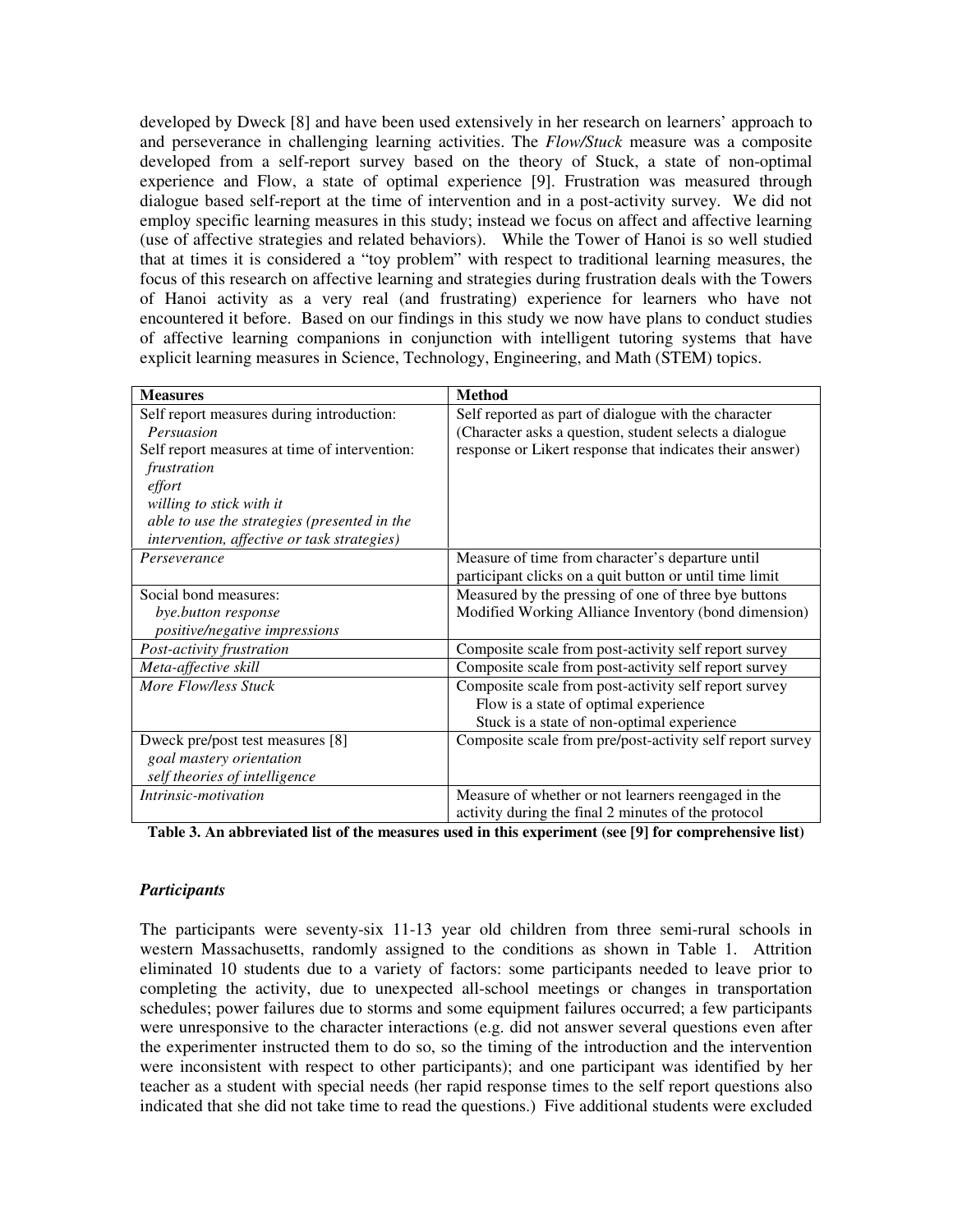from the analysis due to their prior knowledge of the Towers of Hanoi learning activity and/or because they completed the activity. The analysis below was then conducted on the remaining sixty-one participants.

## **Results of the Investigation of the Hypotheses across Gender:**

On the whole the results from the investigation of H1-H4 across gender did not support the hypotheses (see chapters 6.1-6.4 in [9] for a detailed explanation and discussion of these findings). However, there is some indication that the lack of significant findings may, in some cases, be because of the boys and girls behaving in opposite ways with respect to the conditions. Initial investigations with respect to gender, described below, indicated that there were several differences that showed significant interactions. These interactions may be due to developmental differences with respect to boys' and girls' emotional intelligence, which are particular to the 11- 13 year old age group, which were not adequately understood and incorporated into the initial design of the experiment. These differences may have contributed to unanticipated variance that could interfere with support for the primary hypotheses. Since these differences are likely to generalize to a broader population, they are important to consider in future evaluations of affective technologies with boys and girls aged 11-13. Thus, while the comparisons below were unplanned, and do not carry the same weight as the planned comparisons, we think researchers will find these data of interest for current and future efforts to build emotionally intelligent learning companions for this age group.

# **Results of the Investigation of the Hypothesis with regard to Gender:**

With an interest in explaining the general lack of support for the primary hypotheses H<sub>1</sub>-H<sub>4</sub> and to further explore the initial gender findings, this section presents exploratory analysis with respect to gender differences and gender effects. Here, too, H1– H4 were not generally supported for either gender separately. However, there were significant  $(p<0.05)$  exploratory findings that have gender specific implications for the development of emotionally intelligent learning companions (Table 4).

| <b>Exploratory Test</b>                                                                                                                                                                                                                    | <b>Significance</b>                                  | <b>Girls</b><br>Mean                                                                                        | <b>Boys</b><br>Mean                                                                                         |
|--------------------------------------------------------------------------------------------------------------------------------------------------------------------------------------------------------------------------------------------|------------------------------------------------------|-------------------------------------------------------------------------------------------------------------|-------------------------------------------------------------------------------------------------------------|
|                                                                                                                                                                                                                                            |                                                      | and Range                                                                                                   | and Range                                                                                                   |
| ANOVA found that girls were more likely than boys to<br>"think it will help to know that your mind is like a muscle"<br>and that you can increase your learning through effort"                                                            | $p=0.03$<br>$F=4.9$                                  | 3.7<br>$range = 1-4$                                                                                        | 3.3<br>$range = 1-4$                                                                                        |
| ANOVA found that girls felt they would be better able to<br>use strategies presented in the intervention than boys                                                                                                                         | $p=0.003$<br>$F = 9.4$                               | 6.1<br>range $= 1-7$                                                                                        | 4.8<br>range $= 1-7$                                                                                        |
| ANOVA found that girls persevere more than boys                                                                                                                                                                                            | $p=0.016$<br>$F = 6$                                 | $14.3 \text{ min}$<br>$range = 0.15min$                                                                     | $12.2 \text{ min}$<br>$range = 0.15min$                                                                     |
| ANOVA found that boys that received task support<br>responded more positively (bye.button) and had more<br>positive impressions of the character (Modified Working)<br>Alliance) than boys that received affect support                    | $p=0.02$<br>$F=6.1$<br>$p=0.036$<br>$F = 4.8$        |                                                                                                             | 1.1 affect resp.<br>1.7 task resp.<br>$range = 0-2$<br>28.0 affect imp.<br>32.6 task imp.<br>range = $6-42$ |
| ANOVA found that girls that received affect support<br>responded more positively and had a trend $(p = 0.09)$<br>toward more positive impressions of the character<br>(Modified Working Alliance) than girls that received task<br>support | $p=0.04$<br>$F = 4.8$<br>$p=0.09$ (* trend)<br>$F=3$ | 2.0 affect resp.<br>1.4 task resp.<br>range = $0-2$<br>33.2 affect imp.<br>29.2 task imp.<br>$range = 6-42$ |                                                                                                             |
| ANOVA found that post-activity frustration had a<br>congruence x gender interaction                                                                                                                                                        | $p=0.043$ , F=4.3                                    | 6.9 high cong.<br>9.4 low cong.<br>range $= 2-28$                                                           | 11.5 high cong.<br>9.4 low cong.<br>$range = 2-28$                                                          |

**Table 4. Summary of selected exploratory tests contrasting measures between girls and boys.**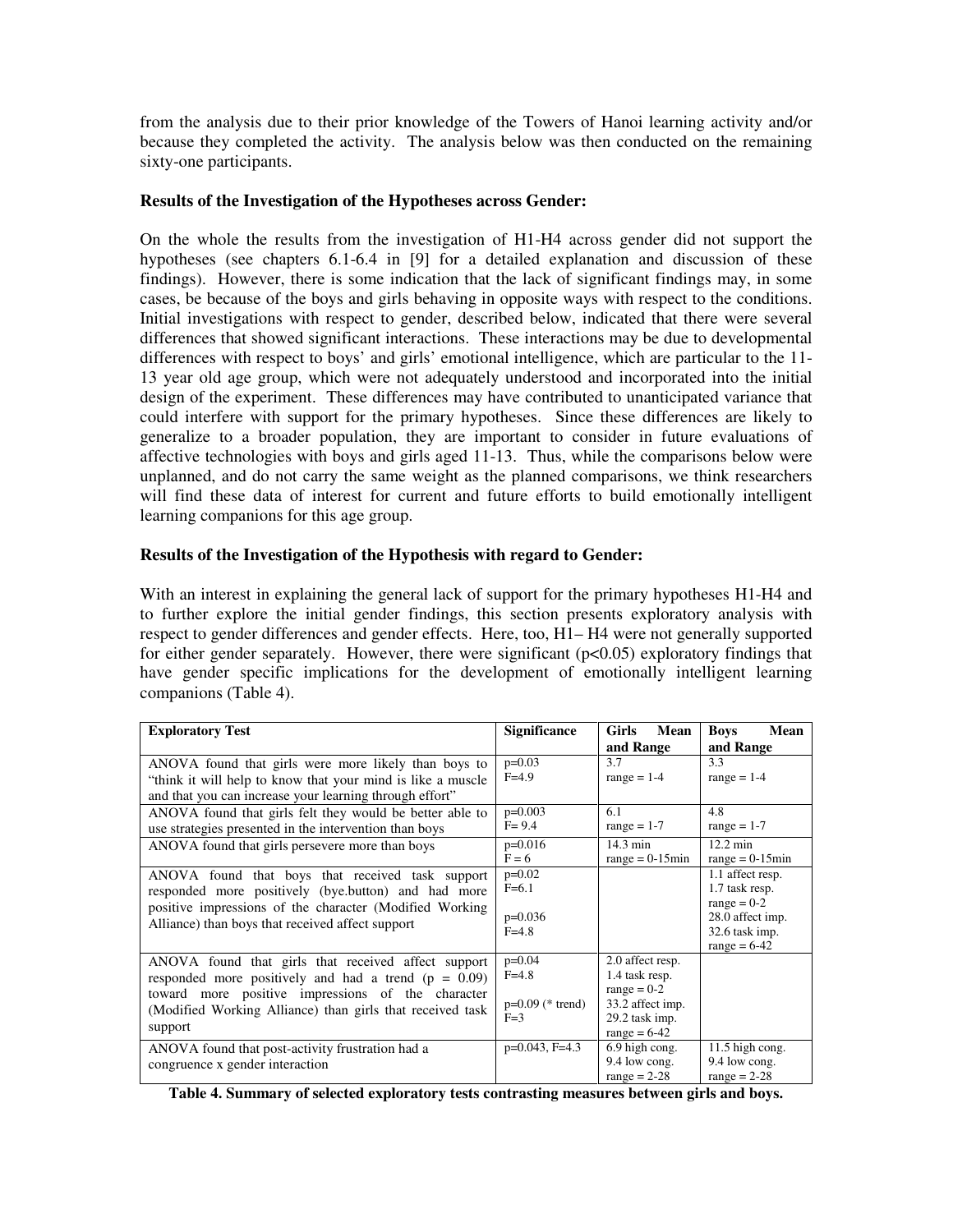**H1:** As mentioned above, conducting an exploratory analysis of H1 for the separate gender groups did not show general support for H1 for either group. Here is a summary of the statistically significant gender differences found between *girls* and *boys*. *Boys* were less likely to "think it will help to know that your mind is like a muscle and that you can increase your learning through effort" ( $p = 0.03$ ,  $F = 4.9$ ). *Girls* indicated they would be able to use the strategies presented in the intervention to a greater extent than boys ( $p=0.003$ ,  $F=9.4$ ). As others have also found, we found that *girls persevere* longer than *boys* ( $p=0.016$ ,  $F=6$ ).

The *intervention* had opposing effects for *boys* and *girls* with respect to the *bye.button* response, with boys responding more positively in the *task support* condition than *boys* in the *affect support*  condition and *girls* having the opposite relationship with respect to these two conditions. *Boys*  also had more positive impressions of the character that provided *task support* than the character that provided *affective support*, while *girls* showed a trend toward the opposite response. These are the types of differential findings that may explain the lack of significant results in the analysis across genders.

**H2:** Conducting an exploratory analysis of H2 for the separate *gender* groups did not show support for H2 for either group, although *boys* self-report using more *effort* than *girls.* 

**H3:** Analysis did not find H3 to be generally supported for either *girls* or *boys;* however several interesting findings were made. The investigation of H3 focuses on three components of emotional intelligence (active listening, appropriate interventions, and sensor-driven non-verbal mirroring). Active listening is present in the *affective support intervention* and not present in the *task support intervention*. The appropriateness of the *affect-support* or *task-support* intervention provided with respect to a participant's level of *frustration* was encoded in the *congruence* measure presented in Table 5.

Two caveats should be noted with respect to the *congruence* measure. First, when considering those individuals experiencing Low levels of frustration, Low frustration could have meant a Flow state, in which case an intervention would probably be unwelcome. However, it could have alternatively meant boredom, in which case any intervention may have been welcome. Thus, referring to this condition as low or high *congruence* (see \* in Table 5) is a rough approximation based on limited information. More complex affective state recognition is an open challenge. Second, because the *affective support intervention* is adaptive, it may be more appropriate for individuals experiencing low levels of *frustration* than the *task support intervention* for these same individuals (see \*\* in Table 5).While there are a few *frustration x intervention* conditions, acknowledged in the table, that might be more appropriate or less appropriate than the *congruence* measure indicates this measure was still found to be productive in assessing the impact of these elements of an agent's emotional intelligence.

| <b>Level of frustration</b> | <b>Type of intervention</b> | Congruence measure |
|-----------------------------|-----------------------------|--------------------|
| High                        | Affective intervention      | High congruence    |
| High                        | Task based intervention     | Low congruence     |
| Low                         | Affective intervention **   | Low congruence *   |
| Low                         | Task based intervention     | High congruence *  |

**Table 5. Congruence is a function of** *frustration* **and** *intervention* **that encodes the appropriateness of the** *intervention* **provided with respect to a participant's level of** *frustration* **(\*, \*\* see explanation in the preceding paragraph).**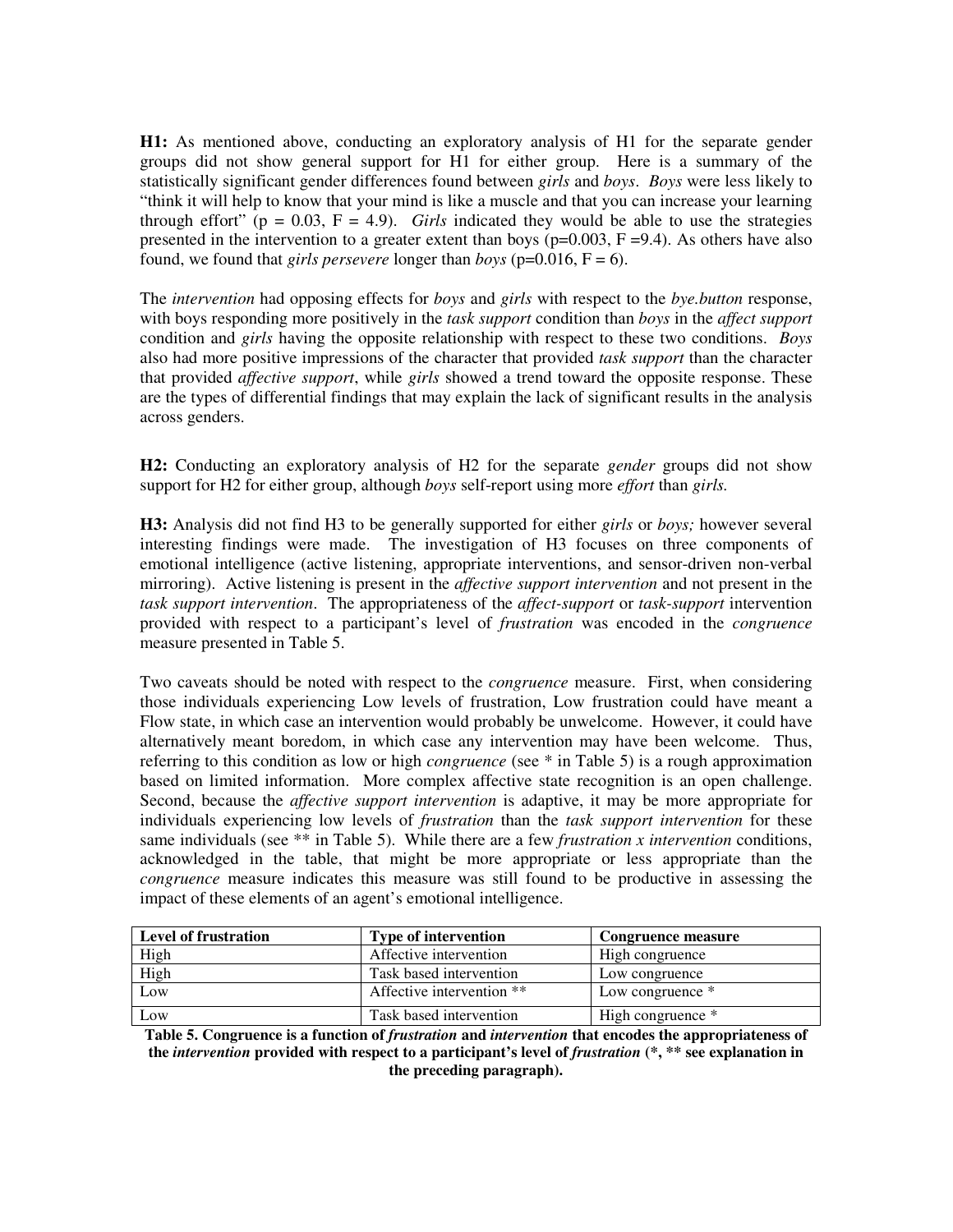In the assessment of the relationship between the character's *emotional intelligence* (*intervention, congruence,* and *mirroring*) and *girl* participants' *intrinsic motivation* the only significant finding was an interaction between *intervention x congruence* (p =0.02, F = 6.288). *Girls* who received *affect support* and had lower levels of *congruence* (i.e. *girls* that received *affect support* and were less frustrated) did not have as much *intrinsic-motivation* as those who had higher levels of *congruence* (i.e. *girls* who received *affect support* and were more frustrated). On the other hand, *girls* who received *task support* and had lower levels of *congruence* (i.e. *girls* that received *task support* and were more *frustrated*) had more *intrinsic-motivation* than those that had higher levels of congruence (i.e. *girls* who received *task support* and were less frustrated). For girls that were frustrated either intervention increased their *intrinsic motivation* over those that were less frustrated (at the time of intervention) (this will be specifically discussed in the next section). For boys the only measure of *motivation* that was effected by the character's *emotional intelligence*  (*intervention, congruence,* and *mirroring*) was their willingness to *stick with it* which showed a trend toward significance (p=.065, F=3.8) suggesting that boys may be more willing to *stick with it* when they received *sensor driven non-verbal interactions* than when they received *prerecorded non-verbal interactions*.

The relationship between the character's *emotional intelligence* (*intervention, congruence,* and *mirroring*) and participants' *frustration* was also assessed separately for *girls* and *boys,* using covariates of *age, school, pre-test self theories*, and *frustration* response at the time of intervention. *Girls* were reported to be less *frustrated* than *boys* at the end of the activity. There was also an interaction of *congruence* x *gender* ( $p= 0.043$ , F=4.327.) *Boys* and *girls* that received interventions with lower *congruence* had similar levels of *post-activity frustration* mean = 9.4; *boys* that received *interventions* that had higher *congruence* had a mean = 11.5, indicating more *frustration*, while *girls* that received *interventions* that had higher *congruence* had a substantially lower mean = 6.9, indicating less frustration.

For *girls* an interaction between *intervention x mirroring* (p = 0.001, F=16.3) was highly significant indicating that *girls* who received *non-verbal mirroring* and *affect support* had lower *post-activity frustration* than *girls* who received *non-verbal mirroring* with *task support*. *Girls* without *non-verbal mirroring* had the opposite relationship with the interventions – *girls* who received *affect support* had higher levels of *post-activity frustration* than *girls* with out *nonverbal mirroring* who received *task support. Girls* showed no main effect differences in *postactivity frustration* with respect to the type of *intervention* (*affect support* vs. *task support*) that they received.

For *boys*, there were significant (p= .009, F= 8.4) differences when grouped by *intervention*. Boys showed twice as much post *post-activity frustration* if they received the *affective support* than if they received *task support.* The higher levels of *congruence* were also detrimental for *boys;* they showed almost twice as much frustration for higher levels of *congruence* when compared to *boys*  with lower levels of *congruence*. There was also a trend toward significance (p= .061, F= 4.0) for *mirroring:* boys that received *non-verbal mirroring* reported a third less frustration than *boys*  that did not receive mirroring.

There was a significant interaction between *congruence x non-verbal mirroring* (p= .047, F= 4.6). *Boys* without *non-verbal mirroring* that had more *congruent* interventions reported levels of frustration approximately twice the level of frustration experienced by *boys* in other *congruence x mirroring* conditions (i.e. *boys* that had low levels of *congruence*, with and without *mirroring*, and *boys* that received high levels of congruence with mirroring).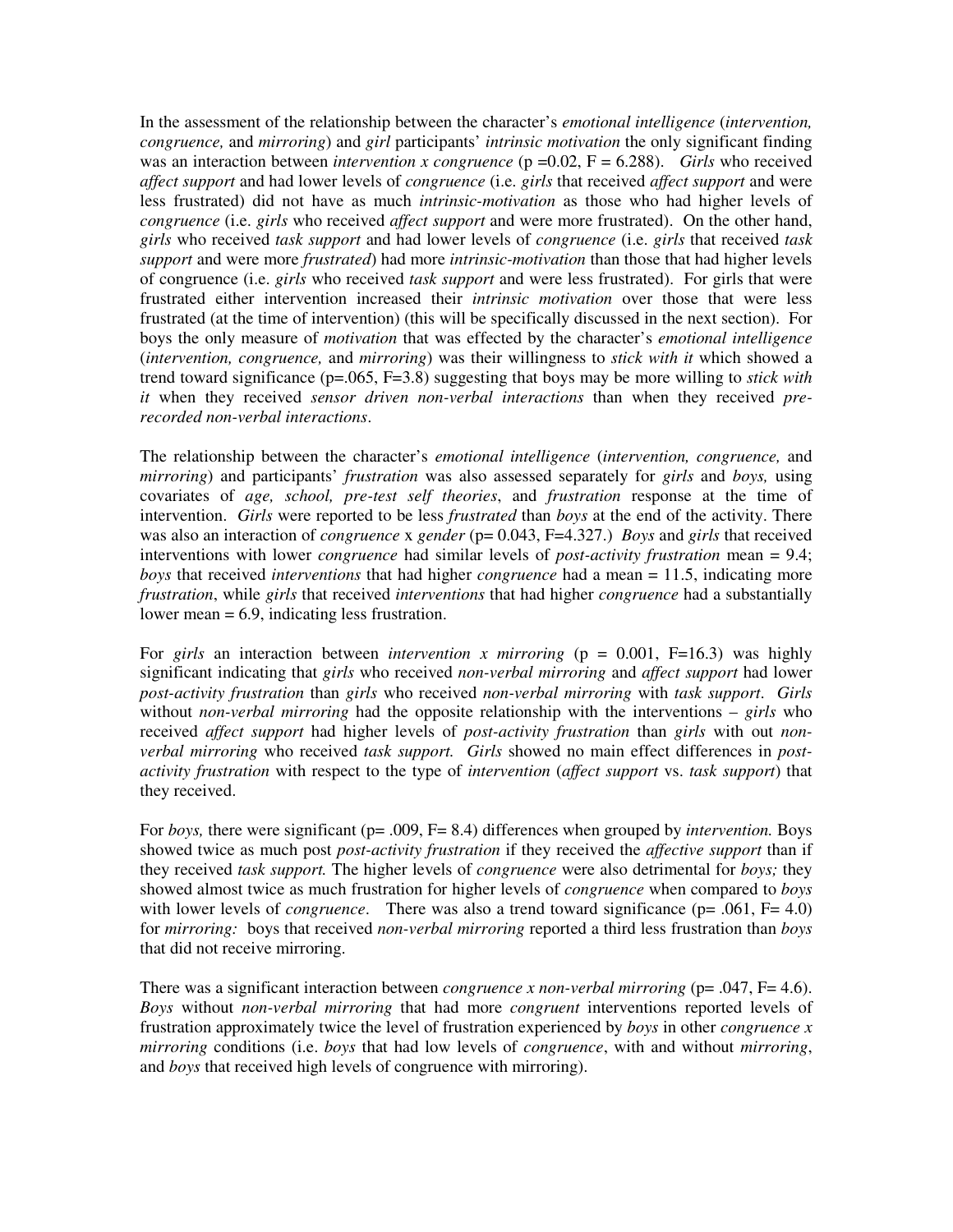*H4:* Here, too, further analysis did not find H4 to be generally supported for either *girls* or *boys*; however several additional interesting findings were made. For *girls* the *affective support* intervention was positively correlated to the *meta-affective skill* ( $p=0.040$ ,  $r = 0.37$ ) and (more *Flow/*less *Stuck*) (p=.006, r=.52). Neither of these correlations was significant for *boys*.

In contrast to the result that no significant correlation between *meta-affective skill* and *Flow/Stuck*  was present when assessed across both genders, the assessment with only *girls* shows significant correlation between *meta-affective skill* and *Flow/Stuck* (p = .010, r=.49). The assessment of only *boys*, for these same measures also shows a significant correlation ( $p=0.021$  r=-.40), but for boys this is a negative correlation. This is another clear instance where the grouping of the genders mixes different gender effects, yielding no significance when assessed together.

For *boys* controlling for *age, school, self theories, mirroring* and *intervention,* through partial correlation shows that there is significance  $(p = .048, r = .34)$  for *meta-affective skill* correlating with *perseverance*, while there is no significance for *girls.* With these covariates, neither *gender*  shows significance for *Flow/Stuck* correlating with *perseverance*.

*Meta-affective skill* and *Flow/Stuck* were investigated with measures of *motivation* (*stick with it, strategies*, *post test goal mastery orientation*, "I would like to try this activity again", and *intrinsic-motivation*) using the same covariates. For *girls* there was no significance for *stick with it*; significance was found for both measures with respect to *strategies*, (p= .027, r=.4766) for *meta-affective skill*, and (p= .009 r=.5691) for *Flow/Stuck*. For *girls* there was also significant correlation to changes in *goal mastery orientation* for the *meta-affective skill* measure (p=.008, r=.57) indicating that *girls* that report higher levels of *meta-affective skill* also report higher levels of *mastery orientation*.

Controlling for the same variables (*age, school, self theories, mirroring and intervention*) there was no significant difference in *meta-affective skill* when the *girls* that showed *intrinsicmotivation* (measured by their reengagement in the task after the post-test surveys) were compared with those that did not reengage. There was a trend toward significant differences between these two groups of *girls* in terms of their *Flow/Stuck* (p = .067, F=3.8). Those that reengaged also had slightly higher levels of *Flow*/slightly lower levels of *Stuck*; both groups were fairly high on this measure, so there may also have been a ceiling effect  $-$  i.e. the differences may have been greater. In similar tests *boys* showed no significant differences across these groups and measures.

## **Discussion of Results with regard to Gender:**

The exploratory investigation yielded several interesting results that support strong and potentially important recommendations for further study. This section will summarize the results of the gender specific analysis presented in the previous section and argue for the importance of a deeper understanding of the impact of *mirroring* and of *affect* and *task support,* as these relate to the *frustration, meta-affective skill* and *Flow/Stuck* of the 11-13 year-old sampled population. In particular this section argues for the need for better understanding of the gender differences in the impact of the elements of a learning companion's emotional intelligence and for the importance of the appropriate "coordination" of these elements with each other, for both girls and boys.

As presented in the previous section there were a few differences in the pattern of the social bond that girls and boys develop with the character, with respect to the type of *intervention* the participants received. Boys responded more positively to the character and had more positive impressions of the character that provided *task support* than the character that provided affect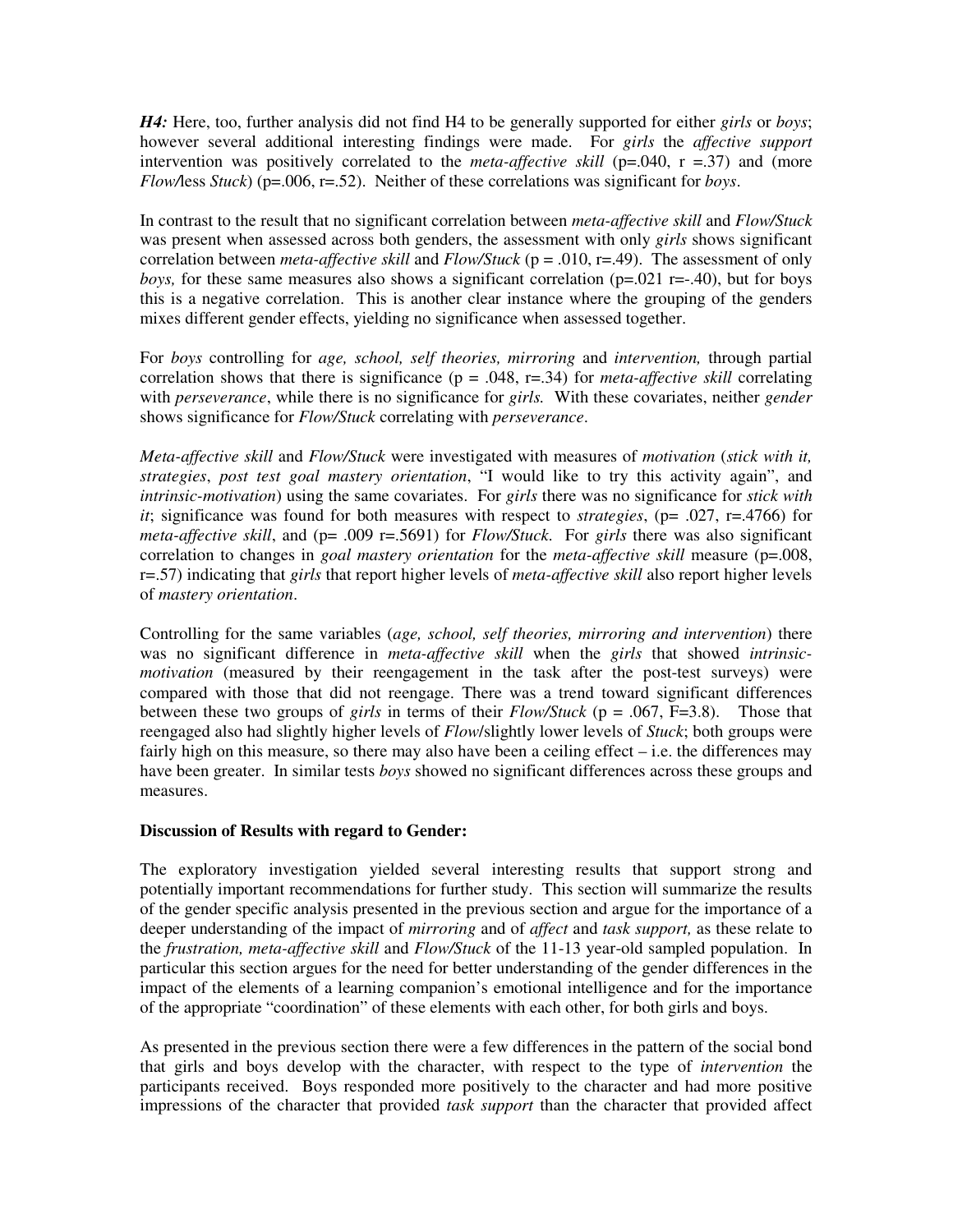support; girls had the opposite pattern. Differences in the social and emotional skill developments of girls and boys at these ages (11-13 year olds), with girls typically maturing earlier than boys, may have contributed to these differences.<sup>1</sup> Boys also self-report using more *effort* than girls. This finding and the *frustration* finding for girls discussed later in this paragraph, may have influenced different levels of interest in this activity, for girls and boys. There were very few differences found in the *motivation* measures with respect to the different elements of the character's emotional intelligence for either girls or boys. It was found that the girls that were more frustrated at the time of intervention also showed higher levels of *intrinsic motivation*, regardless of *intervention.* A possible explanation for this may be related to how much a participant cares about the activity. Girls that care more about doing this activity may also find it more frustrating. Independent of the frustration and independent of the type of *intervention* they receive, the caring may also lead to their increased *intrinsic-motivation*. In contrast to the girls, boys showed a strong difference in their levels of frustration due to the type of *intervention*, with much lower levels of frustration occurring in the *task support* conditions. This is probably related to the *social bond* differences discussed above, in which boys responded better to the character in the *task support* intervention. Likewise it is likely related to the finding that boys and girls that received interventions that were had lower *congruence* had similar levels of post activity *frustration*; while boys that received *interventions* that had higher *congruence* had higher levels of *post activity frustration* and girls that received *interventions* with higher *congruence* had substantially less frustration.

One of the biggest gender differences was found in the relationship between *meta-affective skill*  and *Flow/Stuck.* In contrast to the result that no significant correlation between *meta-affective skill* and *Flow/Stuck* was present when assessed across both genders, the assessment with only girls shows a strong correlation between *meta-affective skill* and more *Flow/*less *Stuck*, while for boys*,* these measures show a strong correlation in the opposite direction. This is a clear instance where the grouping of the genders clearly mixes different gender effects, yielding no significance when assessed together. One possible hypothesis for the discrepancy in gender at this age is that girls aged 11-13 may be better able to assess their own emotions than boys. If girls are better at assessing their emotions then they may be better able to use their meta affective skill to lead themselves to more *Flow*/ less *Stuck*. Boys on the other hand may report that they have meta affective skill but may actually be less able to recognize their own emotions; thus, even though they have some meta affective skill, they may not be as capable at applying it to their own experiential benefit.

While girls showed no main effect difference in the level of frustration based on the type of *intervention*, a further analysis indicated that this masked a more complex relationship that showed highly significant differences due to the interaction of the type of *intervention* and the presence of *mirroring*. These differences can be explained in terms of the "coordination" of the different elements of the character's emotional intelligence. Girls that experienced an *affective support* intervention in conjunction with *non-verbal mirroring* (condition 1) had lower levels of frustration than girls who received either *affective support* without *non-verbal mirroring* or girls who received *task support* with *non-verbal mirroring*. Condition 1 is a condition in which the *mirroring* and *intervention* are "coordinated" so that the character displays higher levels of emotional intelligence (as defined in this experiment as the presence of *intervention, congruence,*  and *mirroring*) than in the other two conditions. One might argue that girls that received *task support* without *mirroring* were also in a "coordinated" condition that presents a character with

 $\overline{a}$ 

<sup>&</sup>lt;sup>1</sup> The effects for both males and females who received affect support from machines in nonlearning environments have previously been positive, but all of those results were for participants over age 18, and were delivered in different contexts.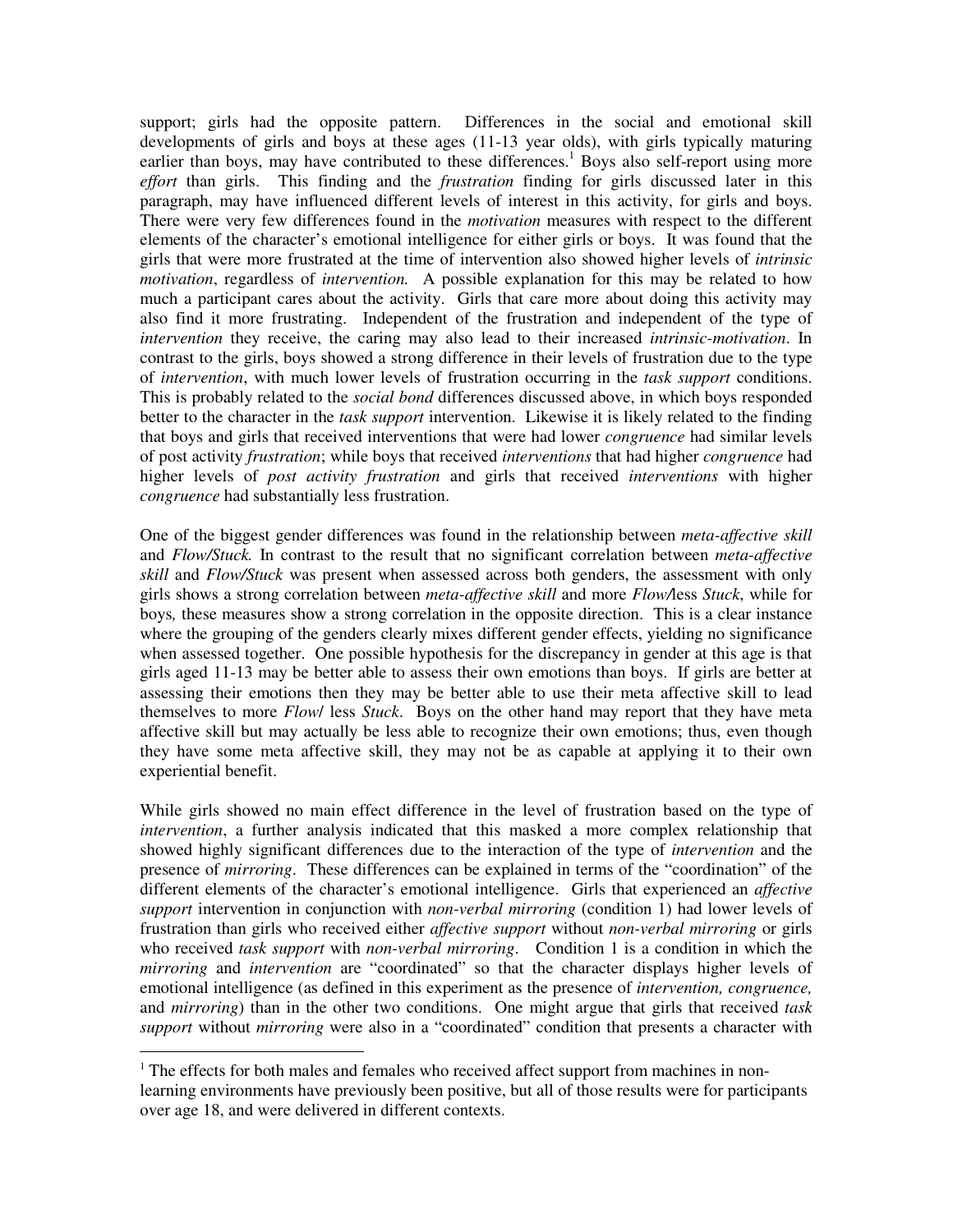higher levels emotional intelligence*;* they could also argue that in this condition girls experienced similar low levels of frustration when compared to the girls in condition 1. Extending this argument one might then argue that the existing capabilities of Intelligent Tutoring Systems, to provide *task support* without *mirroring* have similar benefits to girls, and the effort to develop *affect support* and *mirroring* are unwarranted. However the importance of *affect support* for girls is bolstered by the exploratory analysis of H4 showing that girls that receive *affective support*  have higher levels of *meta-affective skill* and more *Flow/*less *Stuck* (these relationships were not found for boys). *Meta-affective skill* correlated significantly with beneficial changes in *goalmaster orientation* and there was a trend toward significance in the positive relationship between *Flow/Stuck* and *intrinsic-motivation*. The findings from H3 and H4, taken together, support an argument not only for the further development of *affective support* and its benefits for girls*,* but also for the appropriate "coordination" of the elements of the character's emotional intelligence. These findings indicate that there are important opportunities to increase girls' *meta-affective skills*, increase their experience of *Flow* and decrease their experience of *Stuck,* increase their *mastery orientation,* and increase their *intrinsic-motivation.* 

Data from the boys also support the argument for coordinating the elements of the character's emotional intelligence. The significant interaction between *congruence x non-verbal mirroring*  indicated that the boys that experience more *congruent* intervention without *mirroring* also experienced twice as much post activity *frustration* as boys in the other three *mirroring x congruence* conditions. This particular form of discordant emotional intelligence displayed by the character (i.e. more *congruent* intervention without *mirroring*) seems to have had a negative impact on these boys.

## **Conclusion:**

There are four primary experimental contributions of this research. First, the experiment demonstrated that the primary hypotheses were not supported for this age group when genders are combined. Second, further analysis illuminated opposing reactions, based on gender, to help explain the outcomes. Third, affective interventions were positively associated with girl's metaaffective abilities, higher levels of Flow, and lower levels of Stuck. Fourth, it was demonstrated that the various elements of a character's emotional intelligence should be presented in a "coordinated" manner. Inconsistencies between the presence or absence of non-verbal social mirroring and the presence or absence of other elements of emotional intelligence (congruence or affective support intervention) were associated with both girl's and boy's frustration.

In the experiment conducted, the type of intervention (affect support or task support), the level of congruence of the intervention with respect to a learner's frustration, and the presence or absence of social non-verbal mirroring played several important and different roles with respect to girl's and boy's frustration, meta-affective abilities, increased Flow/reduced Stuck, and intrinsic motivation. If these findings are confirmed by further studies and if they generalize to broader populations than the participants used in this study, then as Intelligent Tutoring Systems, and other systems that use relational agent strategies, advance to incorporate greater levels of emotional intelligence, developers and researchers should be able to make considerable advances to their systems and to learners' experiences by incorporating these elements of emotional intelligence. At the same time developers and researchers must be careful to appropriately coordinate the diverse elements of emotional intelligence and be well aware of the differences in the impact of these elements on boys and girls aged 11-13.

#### **Acknowledgements:**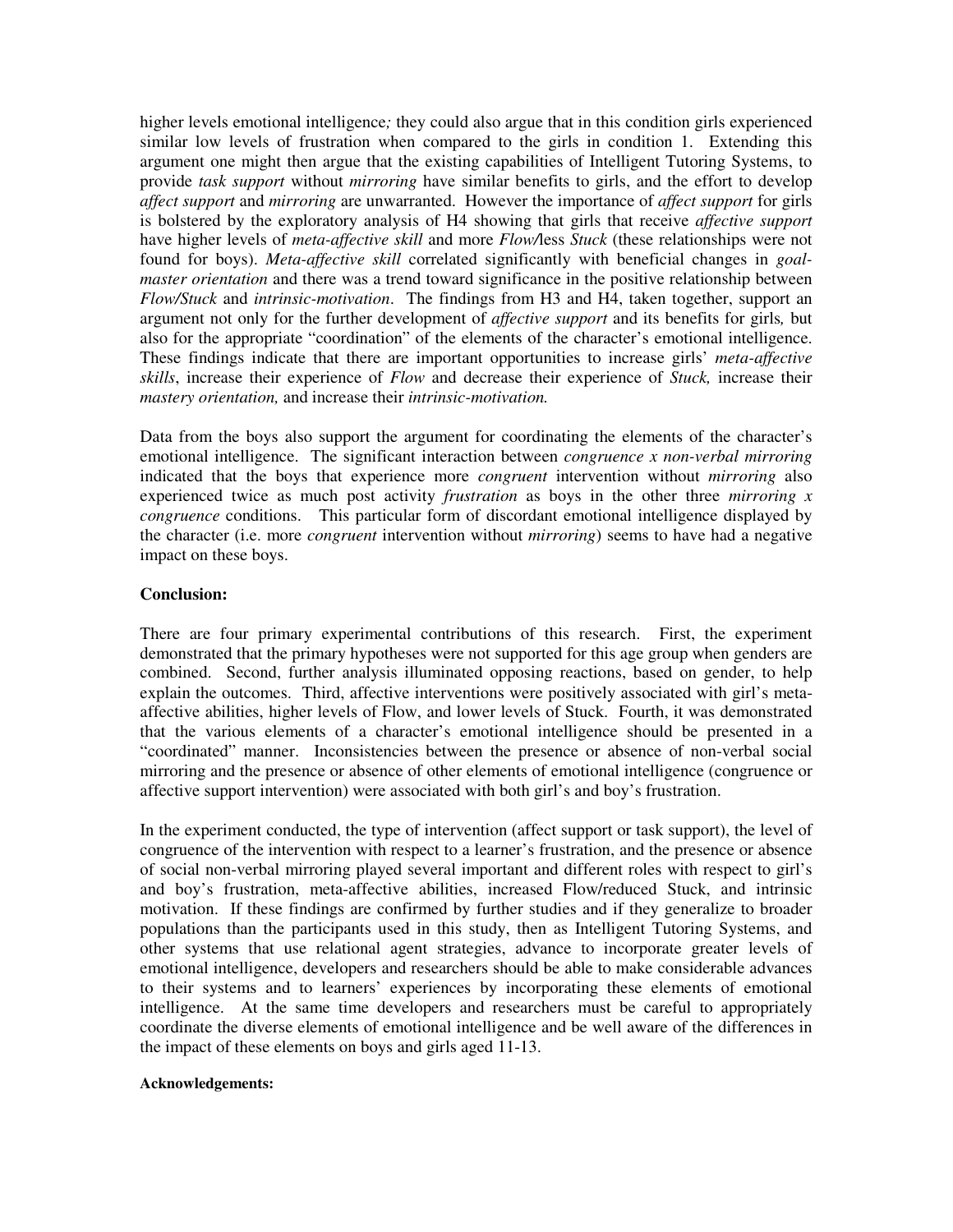We acknowledge contributors to the system development: Ken Perlin and Jon Lippincott, Ashish Kapoor, John Rebula, David Merrill, Rob Reilly, Barry Kort, Danielle Martin, Devin Neal, Louis-Philippe Morency, Carson Reynolds, Phil Davis, Karen Liu, Marc Strauss and Selene Mota. This material is based upon work supported in part by the MIT Media Lab's Things That Think consortium, in part by the National Science Foundation under Grant No. ITR 0325428, and in part by Deutsche Telekom. Any opinions, findings, conclusions, or recommendations expressed in this publication are those of the authors and do not necessarily reflect the views of the National Science Foundation or the official policies, either expressed or implied, of the sponsors or of the United States Government.

#### **References:**

1. Wentzel, K. (1997). "Student Motivation in Middle School: The Role of Perceived Pedagogical Caring, Journal of Educational Psychology." Volume 89, Issue 3, p. 411.

2. Lester, J. C., S. A. Converse, S. Kahler, S. T. Barlow, B. A. Stone, R. Bhogal, (1997). "The persona effect: Affective impact of animated pedagogical agents." CHI'97, New York, NY, ACM Press.

3. Bailenson, J. N. and N. Yee (2005). "Digital chameleons: Automatic assimilation of nonverbal gestures in immersive virtual environments." Psychological Science 16: 814-819.

4. Bickmore, T. and R. W. Picard (2004). "Establishing and Maintaining Long-Term Human-Computer Relationships." Transactions on Computer-Human Interaction 12(2): 293 - 327.

5. Baylor, A. L., E. Shen, and Huang, X.(2003). "Which pedagogical agent do learners choose? The effects of gender and ethnicity." E-Learn World Conference on E-Learning in Corporate, Government, Healthcare, & Higher Education. Phoenix, Arizona.

6. Klein, J., Y. Moon, R. Picard. (2002). "This Computer Responds to User Frustration: Theory, Design, Results, and Implications." Interacting with Computers 14: 119-140.

7. Lepper, M. R., M. Woolverton, M., Mumme, D. L., and Gurtner, J. L. (1993). "Motivational techniques of expert human tutors: Lessons for the design of computer-based tutors." Computers as cognitive tools, S. P. Lajoie and S. J. Derry. Hillsdale, NJ, Erlbaum: 75-105.

8. Dweck, C. S. (1999). Self-Theories: Their role in motivation, personality and development. Philadelphia, PA, Psychology Press.

9. Burleson, W. (2006), "Affective Learning Companions: Strategies for Empathetic Agents with Real-Time Multimodal Affective Sensing to Foster Meta-Cognitive and Meta-Affective Approaches to Learning, Motivation, and Perseverance," MIT PhD Thesis, September 2006. (http://affect.media.mit.edu/publications.php)

10. Rottenberg, J., Ray, R. D., and Gross, J. J. (in press). Emotion elicitation using films. To appear in J. A. Coan & J. J. B. Allen (Eds.), The handbook of emotion elicitation and assessment. London: Oxford University Press.